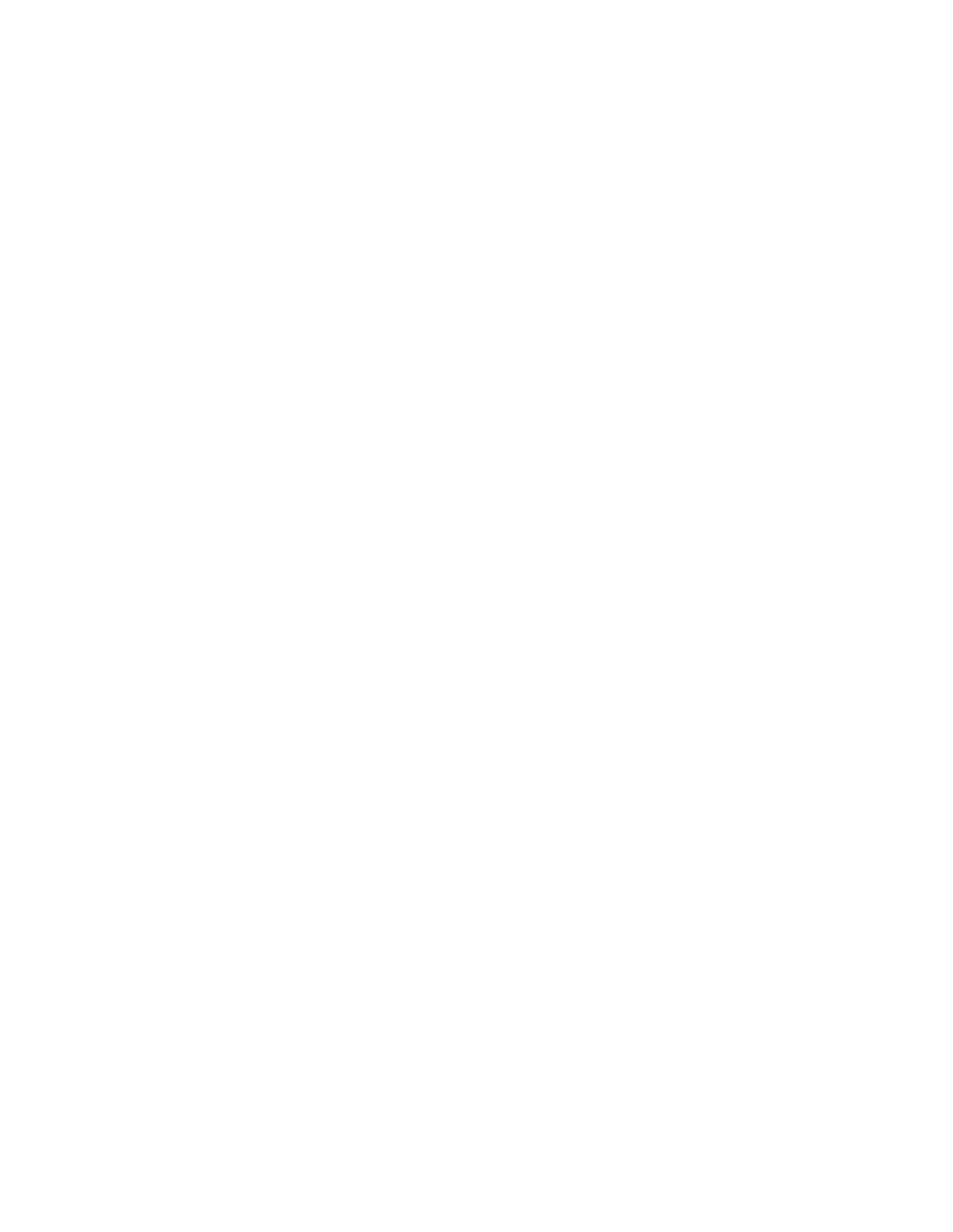## SF-4Base-Scorecard:CHC136-09-04-16-SF2@ CHC3 \*WP:Cahill,T.-LP:Reynolds,M.-Sv: -CHCrec88-48-Heyward/RussellareTopContributorsinCHCwin



|                  | WP: Cahill, T. - LP: Reynolds, M. - Sv: - CHC rec 88-48 - Heyward/Russell are Top Contributors in CHC win |          |              |                         | SF - 4BaseScore - Player 4Score by Batting Order |                  |   |                |                |                |           |
|------------------|-----------------------------------------------------------------------------------------------------------|----------|--------------|-------------------------|--------------------------------------------------|------------------|---|----------------|----------------|----------------|-----------|
| <b>Bat Order</b> |                                                                                                           |          |              |                         |                                                  |                  |   |                |                |                |           |
| Player           | Team                                                                                                      | Position | $\mathbf{1}$ | $\mathbf{2}$            | 3                                                | 4                | 5 | 6              | $\overline{7}$ | 8              | 9         |
| <b>Nunez</b>     | SF                                                                                                        | 3B       |              |                         |                                                  |                  |   |                | 9              |                |           |
| <b>Belt</b>      | SF                                                                                                        | 1B       |              |                         |                                                  |                  | 5 |                |                |                |           |
| Adrianza         | SF                                                                                                        | SS       |              |                         |                                                  |                  |   |                |                | $\overline{4}$ |           |
| Panik            | SF                                                                                                        | 2B       |              | $\overline{\mathbf{4}}$ |                                                  |                  |   |                |                |                |           |
| Pence            | SF                                                                                                        | RF       |              |                         |                                                  | $\boldsymbol{4}$ |   |                |                |                |           |
| Posey            | SF                                                                                                        | C        |              |                         | $\overline{3}$                                   |                  |   |                |                |                |           |
| Parker           | SF                                                                                                        | LF       |              |                         |                                                  |                  |   | $\overline{2}$ |                |                |           |
| Crawford         | SF                                                                                                        | PH-SS    |              |                         |                                                  |                  |   |                |                |                | $\bullet$ |
| Cueto            | SF                                                                                                        | P        |              |                         |                                                  |                  |   |                |                |                | $\bullet$ |
| Gillaspie        | SF                                                                                                        | PH       |              |                         |                                                  |                  |   | $\bullet$      |                |                |           |
| Hernandez        | SF                                                                                                        | LF-Dsub  |              |                         |                                                  |                  |   | $\bullet$      |                |                |           |
| Pagan            | SF                                                                                                        | PH       |              |                         |                                                  |                  |   |                |                |                | $\bullet$ |
| Span             | SF                                                                                                        | CF       | $\bullet$    |                         |                                                  |                  |   |                |                |                |           |
| Williamson       | SF                                                                                                        | LF-Dsub  |              |                         |                                                  |                  |   | $\pmb{0}$      |                |                |           |

Scorecard Sponsored By



**GO** - Meal and Fitness Tracker By Iolo

https://itunes.apple.com/us/app/go-meal-and-fitness-track-er/id785910082?mt=8

## SF - 4Score Box - Player Totals<br>CHC136 - 09-04-16 - CHC 16: CHC 16<br>WP: Cahill, T. - LP: Reynolds, M. - Sv: - CHC rec 88-48 - Heyward/Russell are Top Contributors in CHC win

| Player        |           | Team Position | Bat<br>Ord #   | Credit For Run | PA Bases       | <b>BR</b> Bases | <b>Bases Pushed</b> | Player 4Score  | Appearances    | Productivity<br>Rate |
|---------------|-----------|---------------|----------------|----------------|----------------|-----------------|---------------------|----------------|----------------|----------------------|
| Nunez         | SF        | 3B            | $\overline{7}$ | 1              | 3              | 3               | $\overline{2}$      | 9              | 5              | 1.800                |
| Belt          | SF        | 1B            | 5              | 0              | $\overline{2}$ | 3               | $\pmb{0}$           | 5              | 5              | 1.000                |
| Adrianza      | SF        | SS            | 8              | 1              | $\overline{1}$ | 0               | $\overline{2}$      | $\overline{4}$ | 5              | 0.800                |
| Panik         | SF        | 2B            | $\sqrt{2}$     | $\mathbf 0$    | $\overline{2}$ | $\overline{2}$  | $\pmb{0}$           | 4              | 6              | 0.667                |
| Pence         | SF        | <b>RF</b>     | $\overline{4}$ | $\mathbf 0$    | $\overline{2}$ | $\overline{2}$  | 0                   | $\overline{4}$ | 5              | 0.800                |
| Posey         | SF        | $\mathbf C$   | 3              | 0              | $\overline{2}$ | $\mathbf{1}$    | $\pmb{0}$           | 3              | 6              | 0.500                |
| Parker        | SF        | LF            | 6              | $\mathbf 0$    | $\mathbf 0$    | $\mathbf 0$     | $\overline{2}$      | $\overline{2}$ | $\overline{2}$ | 1.000                |
| Crawford      | SF        | PH-SS         | $9\,$          | $\mathbf 0$    | 0              | 0               | 0                   | $\mathbf 0$    | $\mathbf{1}$   | 0.000                |
| Cueto         | SF        | $\mathsf{P}$  | 9              | 0              | $\mathbf 0$    | 0               | 0                   | $\pmb{0}$      | 3              | 0.000                |
| Gillaspie     | SF        | PH            | $\,6\,$        | 0              | 0              | 0               | $\pmb{0}$           | $\mathbf 0$    | $\mathbf{1}$   | 0.000                |
| Hernandez     | SF        | LF-Dsub       | 6              | 0              | $\overline{1}$ | $-1$            | 0                   | $\pmb{0}$      | 1              | 0.000                |
| Pagan         | SF        | PH            | $9\,$          | $\mathbf 0$    | $\mathbf 0$    | $\mathbf 0$     | 0                   | $\mathbf 0$    | $\mathbf{1}$   | 0.000                |
| Span          | SF        | CF            | 1              | 0              | $\mathbf 0$    | 0               | 0                   | $\pmb{0}$      | 6              | 0.000                |
| Williamson    | <b>SF</b> | LF-Dsub       | 6              | $\mathbf 0$    | $\mathbf 0$    | $\mathbf 0$     | $\mathbf 0$         | $\mathbf 0$    | $\mathbf{1}$   | 0.000                |
| <b>Totals</b> |           |               |                | $\overline{2}$ | 13             | 10              | 6                   | 31             | 48             | 0.646                |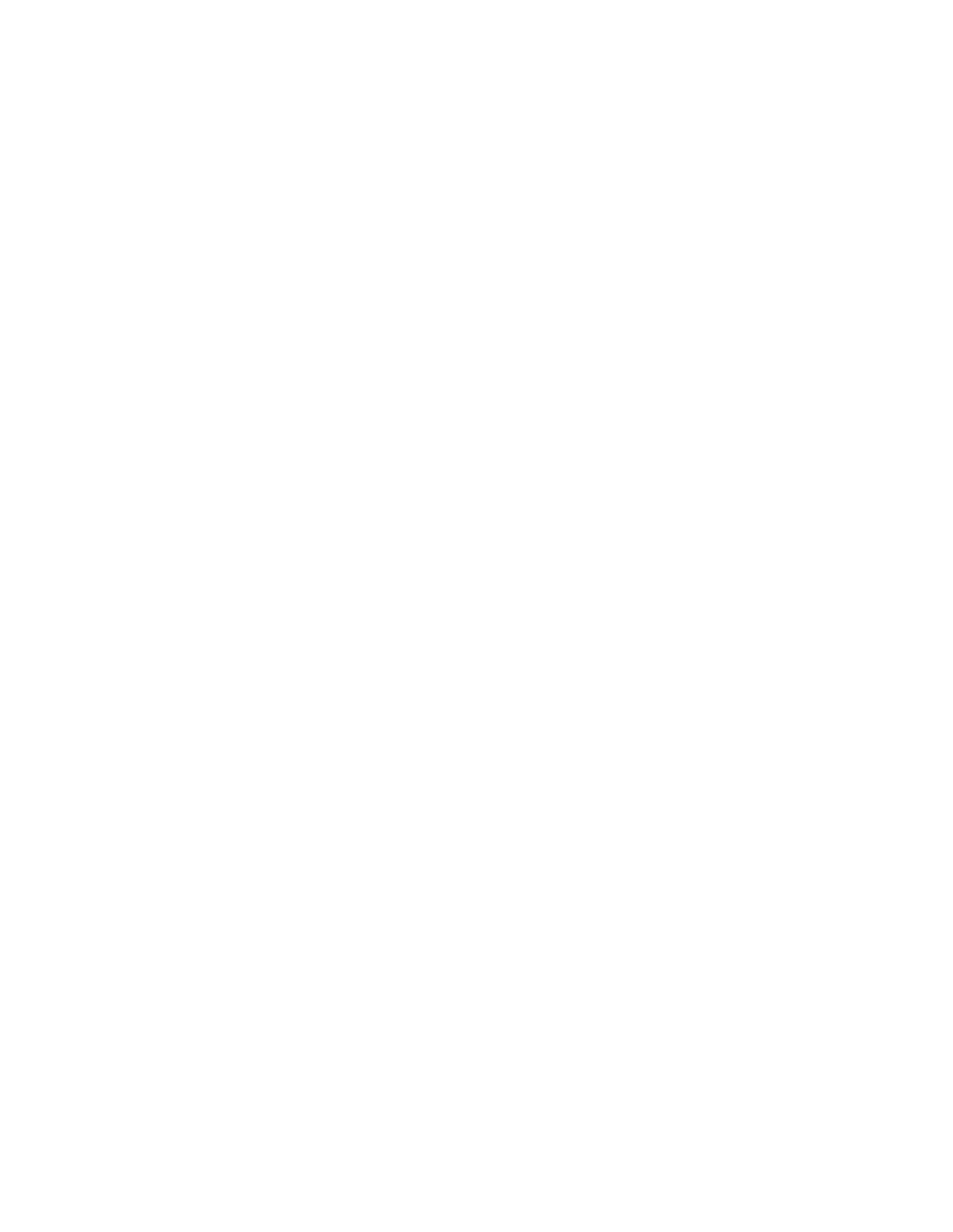## SF - 4Base-Scorecard: CHC136 - 09-04-16 - SF 2 @ CHC 3

\*WP:Cahill,T.-LP:Reynolds,M.-Sv: -CHCrec88-48-Heyward/RussellareTopContributorsinCHCwin

| Detail by Bat Order/Player                                           |                     |                    |                         |                      |                               |                                       |                                   |                                |                                         |  |  |
|----------------------------------------------------------------------|---------------------|--------------------|-------------------------|----------------------|-------------------------------|---------------------------------------|-----------------------------------|--------------------------------|-----------------------------------------|--|--|
| <b>Bat Order</b>                                                     | Player              | Inning             | Play Text               | LOBStatus            | Credit For Run                | PA Bases                              | <b>BR</b> Bases                   | <b>Bases Pushed</b>            | Player 4Score                           |  |  |
|                                                                      |                     | 01                 | $4 - 3$                 |                      | $\mathsf{O}\xspace$           | $\mathsf{O}\xspace$                   | $\mathsf{O}\xspace$               | $\mathbb O$                    | $\mathsf{O}\xspace$                     |  |  |
|                                                                      |                     | 03                 | $3 - 1$                 |                      | $\mathbf 0$                   | $\mathbf 0$                           | $\mathsf{O}\xspace$               | $\mathbb O$                    | $\mathbb O$                             |  |  |
|                                                                      |                     | 06                 | 8                       |                      | $\mathbf 0$                   | $\mathbf 0$                           | $\mathsf{O}\xspace$               | $\boldsymbol{0}$               | $\mathsf{O}\xspace$                     |  |  |
|                                                                      | Span                | 08                 | $6 - 3$                 |                      | $\mathbf 0$                   | $\mathbf 0$                           | $\mathbf 0$                       | $\boldsymbol{0}$               | $\mathsf{O}\xspace$                     |  |  |
|                                                                      |                     | 11                 | Κ                       |                      | $\mathbf 0$                   | $\mathsf 0$                           | $\mathbf 0$                       | $\boldsymbol{0}$               | $\mathsf{O}\xspace$                     |  |  |
| $\mathbf{1}$<br>$\overline{c}$<br>3<br>4<br>5<br>6<br>$\overline{7}$ |                     | 13                 | $3 - 1$                 |                      | $\mathbf 0$                   | $\mathsf 0$                           | $\mathbf 0$                       | $\boldsymbol{0}$               | $\mathsf 0$                             |  |  |
|                                                                      |                     |                    |                         | <b>Player Totals</b> | $\underline{0}$               | $\underline{0}$                       | $\underline{0}$                   | $\underline{0}$                | $\underline{0}$                         |  |  |
|                                                                      |                     | 01                 | $\pmb{4}$               |                      | $\mathbf 0$                   | $\mathbf 0$                           | $\mathbf 0$                       | $\mathbf 0$                    | $\mathsf 0$                             |  |  |
|                                                                      |                     | 03                 | Κ                       |                      | $\mathbf 0$                   | $\mathsf{O}\xspace$                   | $\mathsf 0$                       | $\mathbf 0$                    | $\overline{\mathbf{0}}$                 |  |  |
|                                                                      |                     | 06                 | 8.Single +FO'd-5-4      |                      | $\mathbf 0$                   | $\mathbf{1}$                          | $\mathbf 0$                       | $\mathbf 0$                    | $\mathbf{1}$                            |  |  |
|                                                                      | Panik               | 08                 | $4 - 3$                 |                      | $\mathbf 0$                   | $\,0\,$                               | $\mathbf 0$                       | $\mathbb O$                    | $\mathsf{O}\xspace$                     |  |  |
|                                                                      |                     | 11                 | Walk +3rdPB             | Left on 3rd          | $\mathbf 0$                   | $\mathbf{1}$                          | $\overline{\mathbf{c}}$           | $\mathbb O$                    | $\overline{3}$                          |  |  |
|                                                                      |                     | 13                 | $4 - 3$                 |                      | $\mathbf 0$                   | $\mathsf 0$                           | $\mathsf 0$                       | $\mathbb O$                    | $\mathsf 0$                             |  |  |
|                                                                      |                     |                    |                         | <b>Player Totals</b> | $\underline{0}$               | $\underline{2}$                       | $\overline{2}$                    | $\underline{0}$                | $\overline{4}$                          |  |  |
|                                                                      |                     | 01                 | $\overline{\mathbf{4}}$ |                      | $\mathbf 0$                   | $\,0\,$                               | $\mathbf 0$                       | $\mathbf 0$                    | $\mathsf{O}\xspace$                     |  |  |
|                                                                      |                     | 04                 | $1 - 3$                 |                      | $\mathbf 0$                   | $\mathsf{O}\xspace$                   | $\mathbf 0$                       | $\bf 0$                        | $\overline{\text{o}}$                   |  |  |
|                                                                      |                     | 06                 | 5-4-FO                  | Left on 1st          | $\mathbf 0$                   | $\mathbf{1}$                          | $\mathbf 0$                       | $-1$                           | $\mathsf 0$                             |  |  |
|                                                                      | Posey               | 08                 | $6 - 3$                 |                      | $\mathbf 0$                   | $\mathbf 0$                           | $\mathbf 0$                       | $\mathbf 0$                    | $\mathsf{O}\xspace$                     |  |  |
|                                                                      |                     | 11                 | 6.Single +2ndPB         | Left on 2nd          | $\mathbf 0$                   | $\mathbf{1}$                          | $\mathbf{1}$                      | $\overline{1}$                 | $\overline{3}$                          |  |  |
|                                                                      |                     | 13                 | $4 - 3$                 |                      | $\mathbf 0$                   | $\mathbf 0$                           | $\mathsf 0$                       | $\mathbb O$                    | $\mathsf{O}\xspace$                     |  |  |
|                                                                      |                     |                    |                         | <b>Player Totals</b> | $\underline{0}$               | $\underline{2}$                       | $\overline{1}$                    | $\underline{0}$                | $\overline{3}$                          |  |  |
|                                                                      |                     | 02                 | 9-Err                   |                      | $\mathbf 0$                   | $\overline{c}$                        | $\overline{c}$                    | $\mathbb O$                    | $\overline{4}$                          |  |  |
|                                                                      |                     | 04                 | Κ                       |                      | $\mathbf 0$                   | $\mathsf{O}\xspace$                   | $\mathbf 0$                       | $\mathbb O$                    | $\boldsymbol{0}$                        |  |  |
|                                                                      |                     | 06                 | $K - 2 - 3$             |                      | $\mathbf 0$                   | $\boldsymbol{0}$                      | $\mathbf 0$                       | $\mathbb O$                    | $\mathsf{O}\xspace$                     |  |  |
|                                                                      | Pence               | 09                 | $4 - 3$                 |                      | $\mathbf 0$                   | $\mathsf 0$                           | $\mathsf 0$                       | $\mathbb O$                    | $\overline{\mathbf{0}}$                 |  |  |
|                                                                      |                     | 11                 | Κ                       |                      | $\mathbf 0$                   | $\boldsymbol{0}$                      | $\mathbf 0$                       | $\mathbb O$                    | $\mathsf{O}\xspace$                     |  |  |
|                                                                      |                     |                    |                         | <b>Player Totals</b> | $\underline{0}$               | $\underline{2}$                       | $\underline{2}$                   | $\underline{0}$                | $\overline{4}$                          |  |  |
|                                                                      |                     | 02                 | Walk                    | Left on 3rd          | $\mathbf 0$                   | $\mathbf{1}$                          | $\overline{c}$                    | $\mathbb O$                    | $\overline{3}$                          |  |  |
|                                                                      |                     | 04                 | 9                       |                      | $\mathbf 0$                   | $\mathsf{O}\xspace$                   | $\mathbf 0$                       | $\mathbb O$                    | $\mathsf 0$                             |  |  |
|                                                                      | <b>Belt</b>         | 07                 | <b>HBP</b>              | Left on 2nd          | $\mathbf 0$                   | $\mathbf{1}$                          | $\mathbf{1}$                      | $\boldsymbol{0}$               | $\overline{2}$                          |  |  |
|                                                                      |                     | 09                 | Κ                       |                      | $\mathbf 0$                   | $\mathbf 0$                           | $\mathbf 0$                       | $\mathbf 0$                    | $\mathbf 0$                             |  |  |
|                                                                      |                     | 11                 | Κ                       |                      | $\mathbf 0$                   | $\mathbf 0$                           | $\mathsf{O}\xspace$               | $\mathbf 0$                    | $\overline{\text{O}}$                   |  |  |
|                                                                      |                     |                    |                         | <b>Player Totals</b> | $\underline{0}$               | $\underline{2}$                       | $\overline{3}$                    | $\underline{0}$                | $\overline{5}$                          |  |  |
|                                                                      | Parker<br>Gillaspie | 02                 | 1-3 ProdOut             |                      | $\mathbf 0$                   | $\mathsf{O}\xspace$                   | $\mathbf 0$                       | $\sqrt{2}$                     | $\overline{2}$                          |  |  |
|                                                                      |                     | 05                 | $3 - 1$                 |                      | $\mathbf 0$                   | $\mathbf 0$                           | $\mathsf 0$                       | $\mathbb O$                    | $\overline{0}$                          |  |  |
|                                                                      |                     |                    |                         | <b>Player Totals</b> | $\underline{0}$               | $\underline{0}$                       | $\underline{0}$                   | $\underline{2}$                | $\overline{2}$                          |  |  |
|                                                                      |                     | 07                 | Κ                       |                      | 0                             | 0                                     | 0                                 | 0                              | 0                                       |  |  |
|                                                                      |                     |                    |                         | <b>Player Totals</b> | $\underline{0}$               | $\underline{0}$                       | $\underline{0}$                   | $\underline{0}$                | $\underline{0}$                         |  |  |
|                                                                      | Williamson          | 09                 | Κ                       |                      | $\mathbf 0$                   | $\mathbf 0$                           | $\mathsf 0$                       | $\mathsf 0$                    | $\overline{\text{o}}$                   |  |  |
|                                                                      |                     |                    |                         | <b>Player Totals</b> | $\underline{0}$               | $\underline{0}$                       | $\underline{0}$                   | $\underline{0}$                | $\underline{0}$                         |  |  |
|                                                                      | Hernandez           | 12                 | $6.$ Single $+CS-2-4$   |                      | $\mathbf 0$                   | $\mathbf{1}$                          | $-1$                              | $\mathbb O$                    | $\mathsf{O}\xspace$                     |  |  |
|                                                                      |                     |                    |                         | <b>Player Totals</b> | $\underline{0}$               | $\overline{1}$                        | $-1$                              | $\underline{0}$                | $\underline{0}$                         |  |  |
|                                                                      |                     | 02                 | 6-3 ProdOut             |                      | $\mathbf{1}$                  | $\mathsf{O}\xspace$                   | $\mathbf 0$                       | $\sqrt{2}$                     | $\overline{3}$                          |  |  |
|                                                                      |                     | 05                 | 8.Double +3rdSB         |                      | $\mathbf 0$<br>$\mathbf 0$    | $\overline{2}$<br>$\mathsf{O}\xspace$ | $\sqrt{2}$<br>$\mathsf{O}\xspace$ | $\mathbb O$<br>$\mathbf 0$     | $\overline{4}$                          |  |  |
|                                                                      | Nunez               | 07<br>10           | $\overline{7}$<br>8     |                      | $\mathbf 0$                   | $\mathbf 0$                           | $\mathsf 0$                       | $\boldsymbol{0}$               | $\mathsf{0}$<br>$\overline{\mathbf{0}}$ |  |  |
|                                                                      |                     | 12                 | Walk +2ndSB             | Left on 2nd          | $\mathbf 0$                   | $\mathbf{1}$                          | $\mathbf{1}$                      | $\boldsymbol{0}$               | $\overline{\mathbf{c}}$                 |  |  |
|                                                                      |                     |                    |                         | <b>Player Totals</b> |                               |                                       |                                   |                                | $\overline{9}$                          |  |  |
|                                                                      |                     | 02                 | Κ                       |                      | $\overline{1}$<br>$\mathbf 0$ | $\underline{3}$<br>$\mathbf 0$        | $\underline{3}$<br>$\mathsf 0$    | $\underline{2}$<br>$\mathbb O$ | $\mathsf{O}\xspace$                     |  |  |
|                                                                      |                     | 05                 | 1-3-SacBunt             |                      | $\mathbf{1}$                  | $\mathbf 0$                           | $\mathsf 0$                       | $\mathbf{1}$                   | $\overline{2}$                          |  |  |
|                                                                      |                     | 07                 | <b>HBP</b>              | Left on 1st          | $\mathbf 0$                   | $\mathbf{1}$                          | $\mathsf 0$                       | $\mathbf{1}$                   | $\overline{2}$                          |  |  |
| 8                                                                    | Adrianza            | 10                 | $\mathsf K$             |                      | $\mathbf 0$                   | $\mathsf{O}\xspace$                   | $\mathsf 0$                       | $\mathbb O$                    | $\overline{\mathbf{0}}$                 |  |  |
|                                                                      |                     | 12                 | Κ                       |                      | $\mathbf 0$                   | $\mathbf 0$                           | $\mathsf 0$                       | $\mathbb O$                    | $\mathsf{O}\xspace$                     |  |  |
|                                                                      |                     |                    |                         | <b>Player Totals</b> | $\overline{1}$                | $\overline{1}$                        | $\underline{0}$                   | $\overline{2}$                 | $\overline{4}$                          |  |  |
|                                                                      |                     | 03                 | Κ                       |                      | $\mathbf 0$                   | $\mathbf 0$                           | $\mathbf 0$                       | $\mathbb O$                    | $\overline{\text{O}}$                   |  |  |
|                                                                      |                     | 05                 | $\overline{4}$          |                      | $\mathbf 0$                   | $\mathsf{O}\xspace$                   | $\mathsf{O}\xspace$               | $\mathsf 0$                    | $\mathsf{O}\xspace$                     |  |  |
|                                                                      | Cueto               | 07                 | Κ                       |                      | $\mathbf 0$                   | $\mathsf{O}\xspace$                   | $\mathsf 0$                       | $\mathbb O$                    | $\mathsf{0}$                            |  |  |
|                                                                      |                     |                    |                         | <b>Player Totals</b> | $\underline{0}$               | $\underline{0}$                       | $\underline{0}$                   | $\underline{0}$                | $\underline{0}$                         |  |  |
| 9                                                                    |                     | $10$               | 8                       |                      | $\mathbf 0$                   | $\mathsf{O}\xspace$                   | $\mathsf 0$                       | $\mathbb O$                    | $\mathsf{O}\xspace$                     |  |  |
|                                                                      | Pagan               |                    |                         | <b>Player Totals</b> | $\underline{0}$               | $\underline{0}$                       | $\underline{0}$                   | $\underline{0}$                |                                         |  |  |
|                                                                      |                     | 12                 | Κ                       |                      | $\mathbf 0$                   | $\mathbf 0$                           | $\mathbf 0$                       | $\mathbb O$                    | $\frac{0}{0}$                           |  |  |
|                                                                      | Crawford            |                    |                         | <b>Player Totals</b> | $\underline{0}$               | $\underline{0}$                       | $\underline{0}$                   | $\underline{0}$                |                                         |  |  |
|                                                                      |                     | <b>Grand Total</b> |                         |                      | $\overline{2}$                | 13                                    | 10                                | $\underline{6}$                | $\frac{0}{31}$                          |  |  |